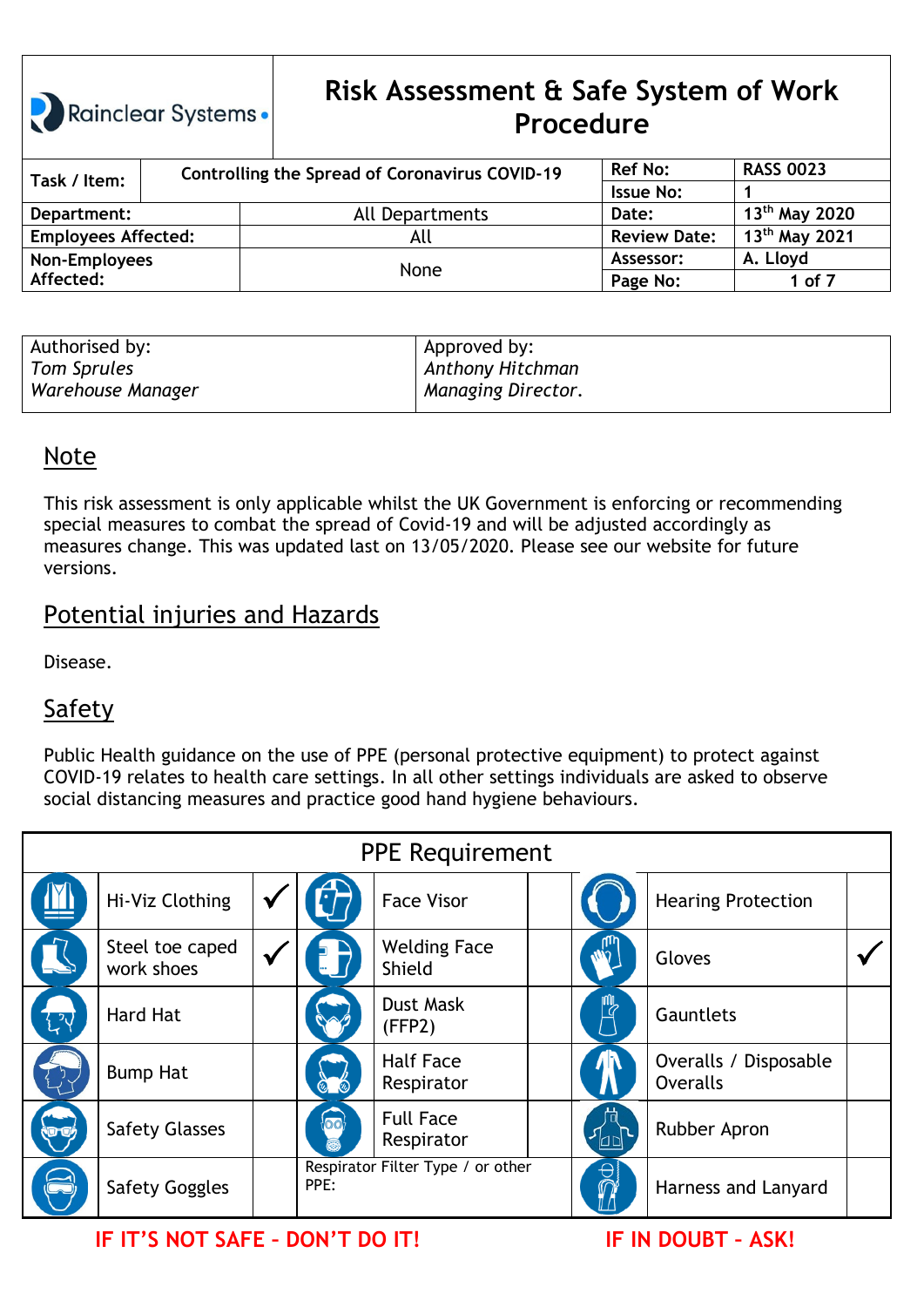# **Risk Assessment & Safe System of Work Procedure**

| Task / Item:               |  | <b>Controlling the Spread of Coronavirus COVID-19</b> | <b>Ref No:</b>      | <b>RASS 0023</b>          |
|----------------------------|--|-------------------------------------------------------|---------------------|---------------------------|
|                            |  |                                                       | <b>Issue No:</b>    |                           |
| Department:                |  | All Departments                                       | Date:               | $13^{th}$ May 2020        |
| <b>Employees Affected:</b> |  | All                                                   | <b>Review Date:</b> | 13 <sup>th</sup> May 2021 |
| Non-Employees              |  |                                                       | Assessor:           | A. Lloyd                  |
| Affected:                  |  | None                                                  | Page No:            | 2 of 7                    |

### Risk Rating Scoring Matrix

|                                                                       | <b>Risk Rating</b>                                         |                        | Severity of the Potential Injury / Damage                                                         |                                                                                    |                                                                         |                                                                                                |                           |  |  |  |
|-----------------------------------------------------------------------|------------------------------------------------------------|------------------------|---------------------------------------------------------------------------------------------------|------------------------------------------------------------------------------------|-------------------------------------------------------------------------|------------------------------------------------------------------------------------------------|---------------------------|--|--|--|
| $0-5$ = Low Risk<br>$6 - 10 =$ Moderate Risk<br>$11 - 15 =$ High Risk |                                                            |                        | Minor injuries or<br>discomfort, No<br>medical<br>treatment or<br>measurable<br>physical effects. | Injuries or illness<br>requiring medical<br>treatment.<br>Temporary<br>impairment. | Injuries or illness<br>requiring hospital<br>admission<br><7day absence | Injury or illness<br>resulting in<br>permanent<br>impairment<br>>7day absence<br><b>RIDDOR</b> | Fatality<br><b>RIDDOR</b> |  |  |  |
|                                                                       | 16 - 25 = Extremely High Unacceptable Risk                 |                        | Insignificant 1                                                                                   | Minor 2                                                                            | Moderate 3                                                              | Major 4                                                                                        | Severe 5                  |  |  |  |
|                                                                       | Expected to occur<br>regular under normal<br>circumstances | Almost<br>Certain<br>5 | 5                                                                                                 | 10                                                                                 | 15                                                                      | 20                                                                                             | 25                        |  |  |  |
|                                                                       | Expected to occur at<br>some time                          | Likely                 |                                                                                                   |                                                                                    | 12                                                                      | 16                                                                                             | 20                        |  |  |  |
| ikelihood                                                             | May occur at some time                                     | Possible               |                                                                                                   | n                                                                                  | 9                                                                       | 12                                                                                             | 15                        |  |  |  |
|                                                                       | Not likely to occur in<br>normal circumstances             | <b>Unlikely</b>        |                                                                                                   |                                                                                    | 6                                                                       | 8                                                                                              |                           |  |  |  |
|                                                                       | Could happen, but<br>probably never will                   | Rear                   |                                                                                                   |                                                                                    |                                                                         |                                                                                                |                           |  |  |  |

### Task Risk Assessment

| wuu |  | $\sim$<br><b>Service</b> |
|-----|--|--------------------------|

| <b>Hazard</b>                                | <b>Potential</b><br><b>Injury</b> |   |                | <b>RR</b> | <b>Existing Measures</b>                                                                                                                                                                                                                                                                                                                                            | S  |   | <b>RR</b> | Proposed<br><b>Measures</b> |
|----------------------------------------------|-----------------------------------|---|----------------|-----------|---------------------------------------------------------------------------------------------------------------------------------------------------------------------------------------------------------------------------------------------------------------------------------------------------------------------------------------------------------------------|----|---|-----------|-----------------------------|
| Insufficient hand<br>washing and<br>cleaning | <b>Disease</b>                    | 5 | 5 <sup>5</sup> | 25        | Employees to be reminded on a<br>regular basis to wash their<br>hands for 20 seconds with<br>warm water and soap and the<br>importance of proper drying.<br>They are also to be reminded<br>to catch coughs and sneezes in<br>tissues if possible. If not then<br>to wash hands immediately<br>(Catch it, Bin it, Kill it) and to<br>avoid touching the face, eyes, | 5. | 2 | 10        |                             |

**IF IT'S NOT SAFE – DON'T DO IT! IF IN DOUBT – ASK!**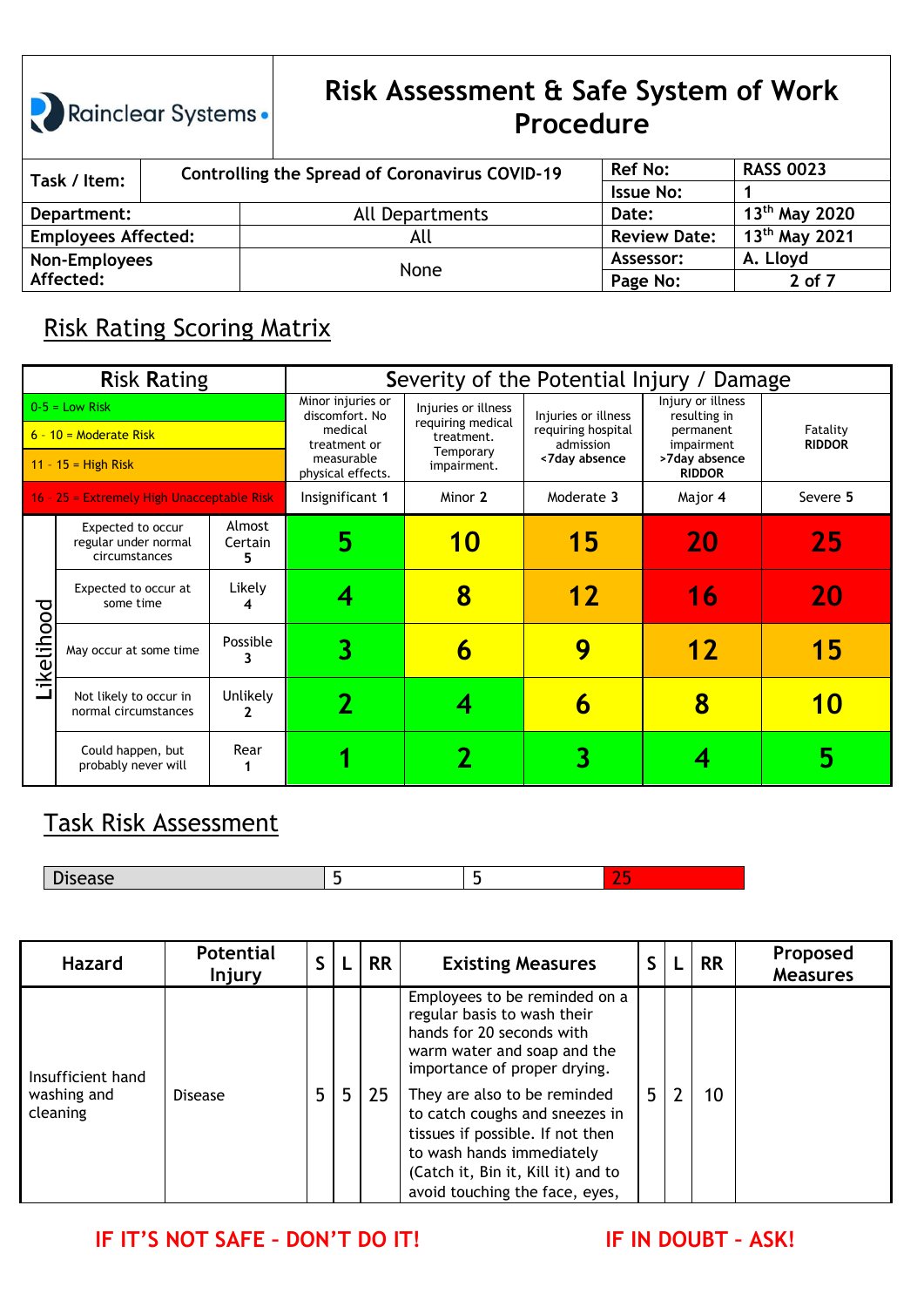# **Risk Assessment & Safe System of Work Procedure**

| Task / Item:               |  | <b>Controlling the Spread of Coronavirus COVID-19</b> | <b>Ref No:</b>      | <b>RASS 0023</b>          |
|----------------------------|--|-------------------------------------------------------|---------------------|---------------------------|
|                            |  |                                                       | <b>Issue No:</b>    |                           |
| Department:                |  | All Departments                                       | Date:               | 13 <sup>th</sup> May 2020 |
| <b>Employees Affected:</b> |  | All                                                   | <b>Review Date:</b> | 13 <sup>th</sup> May 2021 |
| Non-Employees              |  |                                                       | Assessor:           | A. Lloyd                  |
| Affected:                  |  | None                                                  | Page No:            | 3 of 7                    |

|                   |                            |   |   |           | nose or mouth with unclean<br>hands.                                                                                                                                                                                             |                |                |                |                             |
|-------------------|----------------------------|---|---|-----------|----------------------------------------------------------------------------------------------------------------------------------------------------------------------------------------------------------------------------------|----------------|----------------|----------------|-----------------------------|
|                   |                            |   |   |           | To help reduce the spread of<br>Coronavirus remind everyone<br>of the public health advice                                                                                                                                       |                |                |                |                             |
|                   |                            |   |   |           | We have limited staff in two<br>large warehouses therefore<br>keeping two meters apart is<br>manageable.                                                                                                                         |                |                |                |                             |
|                   |                            |   |   |           | Breaks are take in separate<br>areas or outside when possible<br>due to weather.                                                                                                                                                 |                |                |                |                             |
| Social distancing | <b>Disease</b>             | 5 | 5 | 25        | Rigorous checks will be carried<br>out by the managers to ensure<br>that the necessary procedures<br>are being followed.                                                                                                         | 5 <sup>5</sup> | $\overline{2}$ | 10             |                             |
|                   |                            |   |   |           | Staff are to be reminded on a<br>regular basis of the importance<br>of social distancing both in the<br>workplace and outside of it.                                                                                             |                |                |                |                             |
|                   |                            |   |   |           | Management are to check to<br>ensure this is adhered to.                                                                                                                                                                         |                |                |                |                             |
|                   |                            |   |   |           | All staff that can ARE working<br>from home and in isolated<br>areas on site.                                                                                                                                                    |                |                |                |                             |
| <b>Hazard</b>     | <b>Potential</b><br>Injury | S | L | <b>RR</b> | <b>Existing Measures</b>                                                                                                                                                                                                         | S              | L              | <b>RR</b>      | Proposed<br><b>Measures</b> |
| Wearing of gloves | <b>Disease</b>             | 4 | 4 | 16        | All staff are to be reminded<br>that the wearing of gloves is<br>not a substitute for good hand<br>washing.                                                                                                                      | 4              | 1              | $\overline{4}$ |                             |
| PPE required      | <b>Disease</b>             | 5 | 5 | 25        | Public Health guidance on the<br>use of PPE (personal protective<br>equipment) to protect against<br>COVID-19 relates to health care<br>settings. In all other settings<br>individuals are asked to<br>observe social distancing | 5 <sup>5</sup> | $\overline{2}$ | 10             |                             |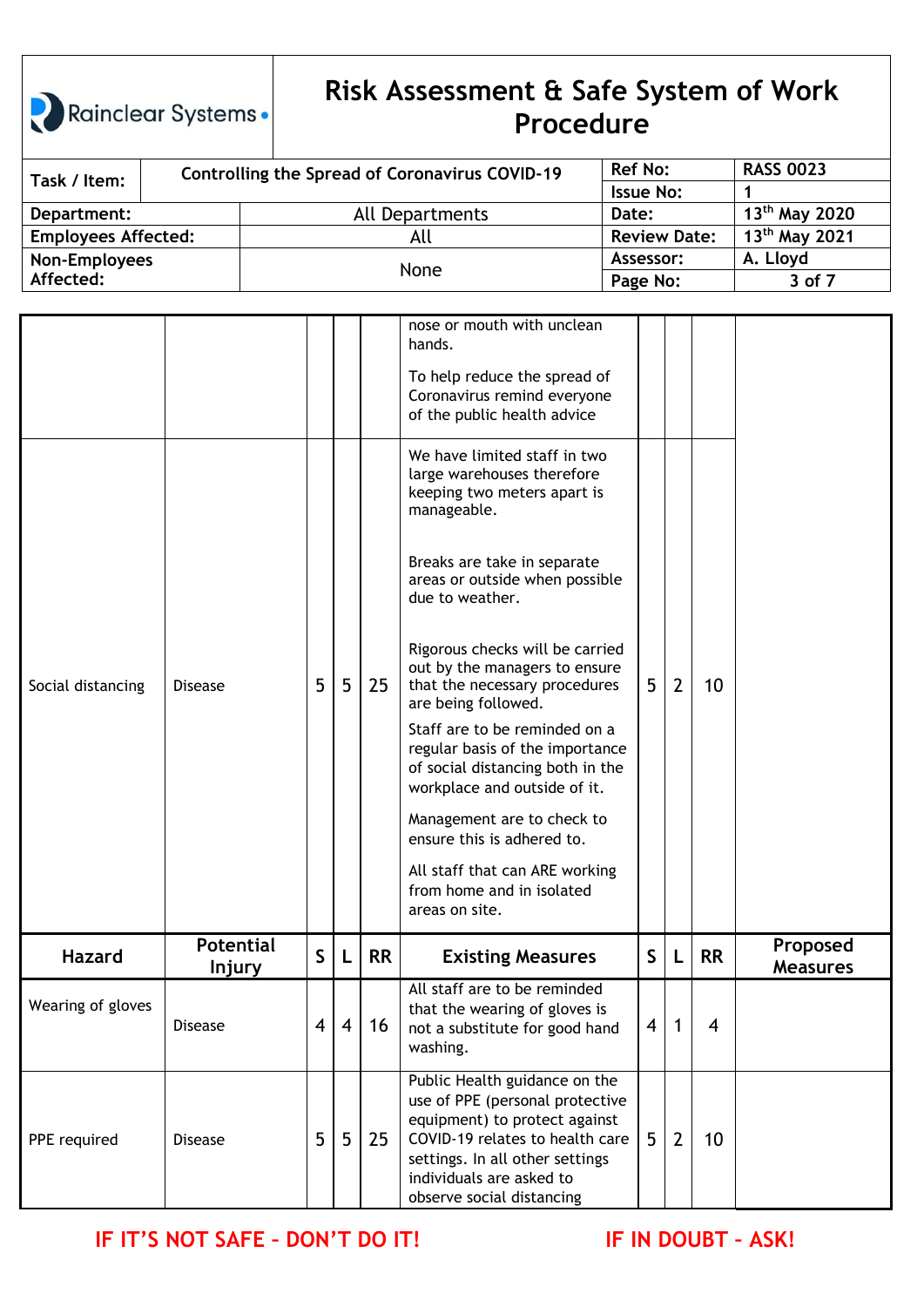## **Risk Assessment & Safe System of Work Procedure**

| Task / Item:               |  | <b>Controlling the Spread of Coronavirus COVID-19</b> | <b>Ref No:</b>      | <b>RASS 0023</b>          |
|----------------------------|--|-------------------------------------------------------|---------------------|---------------------------|
|                            |  |                                                       | <b>Issue No:</b>    |                           |
| Department:                |  | All Departments                                       | Date:               | 13 <sup>th</sup> May 2020 |
| <b>Employees Affected:</b> |  | All                                                   | <b>Review Date:</b> | 13 <sup>th</sup> May 2021 |
| Non-Employees              |  |                                                       | Assessor:           | A. Lloyd                  |
| Affected:                  |  | None                                                  | Page No:            | 4 of 7                    |

|                              |                |   |                |    | measures and practice good<br>hand hygiene behaviours.<br>If staff decide to wear a face<br>mask or cover they are advised<br>it must be kept clean and there<br>is little or no evidence it will<br>offer any protection.                                                                                               |   |                |    |  |
|------------------------------|----------------|---|----------------|----|--------------------------------------------------------------------------------------------------------------------------------------------------------------------------------------------------------------------------------------------------------------------------------------------------------------------------|---|----------------|----|--|
| Symptoms                     | <b>Disease</b> | 5 | 5              | 25 | Internal communication<br>channels and cascading of<br>messages through line<br>managers will be carried out<br>regularly to reassure and<br>support employees in a fast<br>changing environment.<br>Line management to offer<br>support to staff who are<br>affected by Coronavirus or has<br>a family member affected. | 5 | $\overline{3}$ | 15 |  |
| Mental health                | <b>Disease</b> | 5 | 5              | 25 | Regular communication of<br>mental health information and<br>open door policy for those who<br>need additional support.                                                                                                                                                                                                  | 5 | $\overline{2}$ | 10 |  |
| Arriving and<br>Leaving Work | <b>Disease</b> | 5 | $5\phantom{.}$ | 25 | All Staff are encourage to<br>travel to work alone and if<br>required to use public<br>transport try and ensure social<br>distancing is observed.<br>All Staff are to wash their<br>hands for 20 seconds with<br>warm water and soap and the<br>importance of proper drying<br>ON arrival AND Departure.                 | 5 | $\overline{2}$ | 10 |  |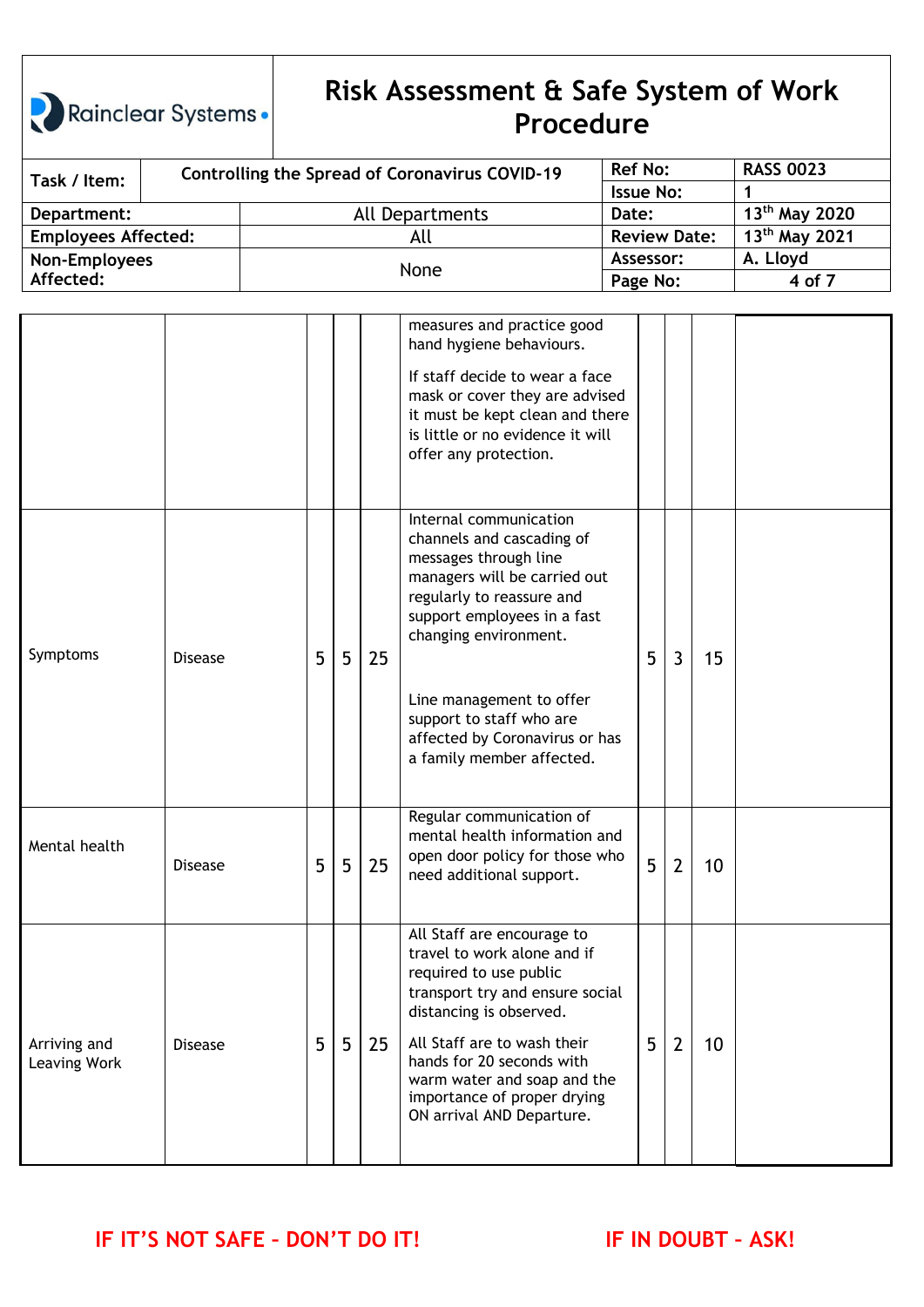# **Risk Assessment & Safe System of Work Procedure**

| Task / Item:               |  | <b>Controlling the Spread of Coronavirus COVID-19</b> | <b>Ref No:</b>      | <b>RASS 0023</b>          |
|----------------------------|--|-------------------------------------------------------|---------------------|---------------------------|
|                            |  |                                                       | <b>Issue No:</b>    |                           |
| Department:                |  | All Departments                                       | Date:               | 13 <sup>th</sup> May 2020 |
| <b>Employees Affected:</b> |  | All                                                   | <b>Review Date:</b> | 13 <sup>th</sup> May 2021 |
| Non-Employees              |  |                                                       | Assessor:           | A. Lloyd                  |
| Affected:                  |  | None                                                  | Page No:            | 5 of 7                    |

### Safe System of Work

#### **General**

(applies to all employees, management, onsite staff and staff working from home).

#### Management

- You should communicate to all staff that they should wash their hands with soap and water for 20 seconds or more at the beginning and end of every break, when they start work and before they leave. To help with this, you should consider adding additional pop-up handwashing stations or facilities, providing soap, water and/or hand sanitiser for those on the company premises.
- When entering and leaving the company premises, you should ensure your workforce stays 2 metres apart as much as possible.
- To protect your staff, you should remind colleagues daily to only come into work if they are well and no one in their household is self-isolating.
- If staff can work from home then they must do so.
- You should assign staff to the same shift teams to limit social interaction.
- You should not allow staff to congregate in break times; you should consider arrangements such as staggered break times so that staff can continue to practice social distancing when taking breaks.

#### **Before Work Commences**

#### Management

- Where it is not possible to follow the social distancing guidelines in full in relation to a particular activity, you should consider whether that activity needs to continue for the business to continue to operate, and, if so, take all the mitigating actions possible to reduce the risk of transmission between staff.
- If you decide the work should continue, staff should work side by side or facing away from each other rather than face-to-face if possible.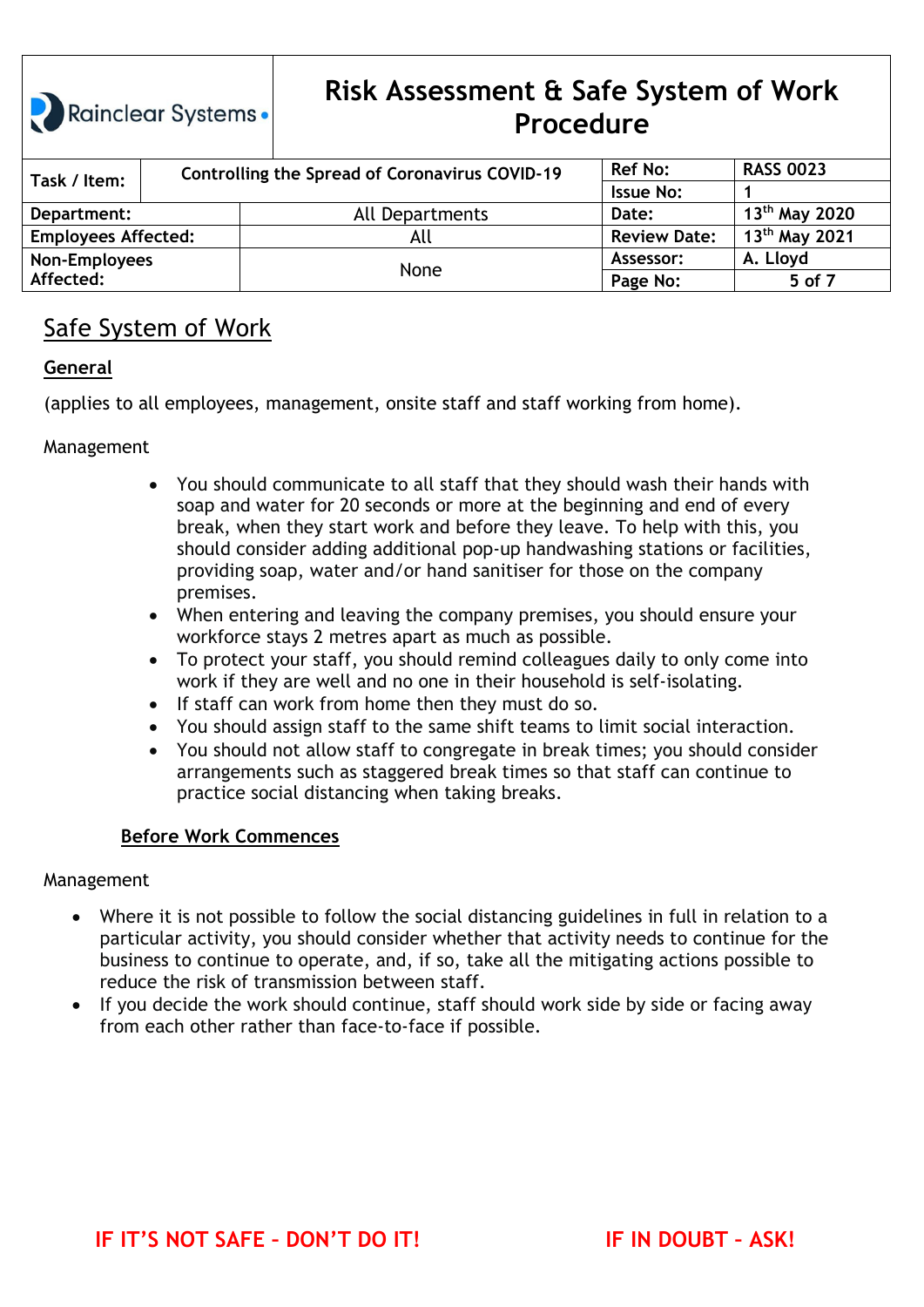# **Risk Assessment & Safe System of Work Procedure**

| Task / Item:               | <b>Controlling the Spread of Coronavirus COVID-19</b> |                 | <b>Ref No:</b>      | <b>RASS 0023</b>          |
|----------------------------|-------------------------------------------------------|-----------------|---------------------|---------------------------|
|                            |                                                       |                 | <b>Issue No:</b>    |                           |
| Department:                |                                                       | All Departments | Date:               | $13^{th}$ May 2020        |
| <b>Employees Affected:</b> |                                                       | All             | <b>Review Date:</b> | 13 <sup>th</sup> May 2021 |
| Non-Employees              |                                                       | None            | Assessor:           | A. Lloyd                  |
| Affected:                  |                                                       |                 | Page No:            | 6 of 7                    |

#### **During Work**

**Staff** 

- Staff should stay 2 metres apart as much as possible. This applies when working and on breaks.
- Staff must wash their hands with soap and water for 20 seconds or more at the beginning and end of every break, when they arrive at work and before they leave.
- Staff should work side by side or facing away from each other rather than face-to-face if possible.
- Staff (applies to office staff and homeworkers) should increase the frequency of cleaning procedures, pausing work in the day if necessary to wipe down workstations, desks, etc. with disinfectant.
- Do not congregate in break times unless you can remain 2 metres apart.
- If coughing or sneezing do it in tissues if possible. If not then to wash hands immediately (Catch it, Bin it, Kill it) and to avoid touching the face, eyes, nose or mouth with unclean hands. Tissues are to be immediately disposed of.